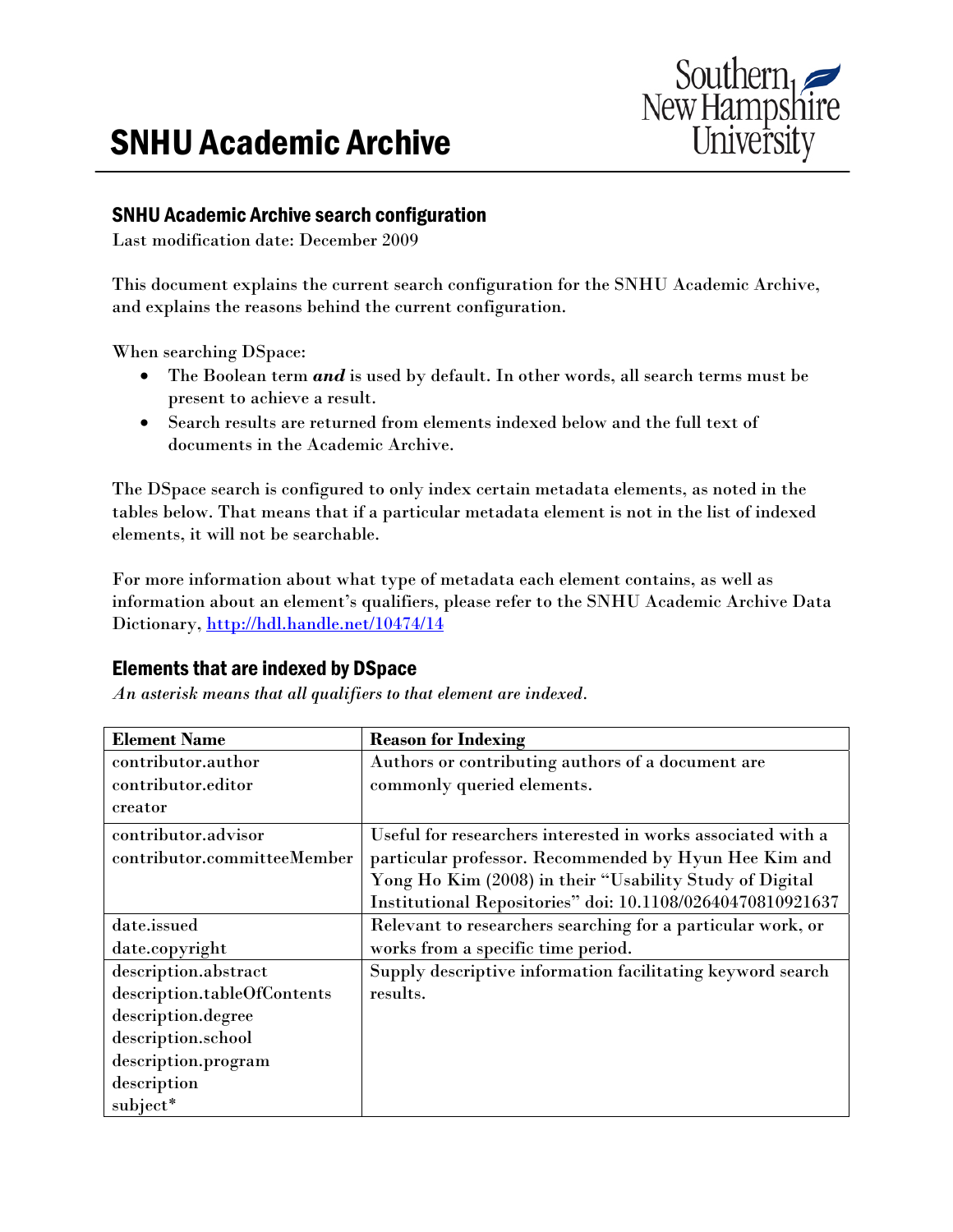| title* | Titles of documents are commonly queried elements.       |
|--------|----------------------------------------------------------|
| type   | Type, controlled by the MARC Value List for Genre Terms, |
|        | is useful for searchers who may keyword "Jacobs thesis"  |
|        | when searching for a thesis by the author Jacobs.        |

## Elements that are not indexed by DSpace

*Some of these elements do not necessarily have the potential to harm a search, but there is no particular reason to include them, either. Since indexing takes longer as more elements are included, it is judged best to leave them out.* 

| <b>Element Name</b>    | <b>Reason for not indexing</b>                  |
|------------------------|-------------------------------------------------|
| contributor            | Including results from other contributors can   |
| contributor.other      | complicate results when a search is conducted   |
|                        | for a primary author.                           |
| date.accessioned       | When searching for a particular date, the       |
| date.available         | user expects to see the copyright or issue date |
|                        | of a document in the results; the accessioned   |
|                        | date or date available is meaningless to these  |
|                        | users. Results including date.accessioned and   |
|                        | date.available caused problems for users in     |
|                        | the usability study by Jihyun Kim               |
|                        | (http://eprints.rclis.org/5189/, page 7).       |
| identifier*            | Currently the only identifier is the Handle     |
|                        | System URL. Since this identifier in DSpace     |
|                        | is a complete URL, it can simply be entered     |
|                        | into the web address field of any browser.      |
|                        | Including it in a search index might            |
|                        | complicate other searches that involve          |
|                        | numbers, such as dates.                         |
|                        |                                                 |
|                        | No other types of identifiers are currently     |
|                        | used.                                           |
| description.provenance | This element is created automatically by        |
|                        | DSpace to describe preservation information     |
|                        | such as who added the document, when, and       |
|                        | includes bitstream and checksum                 |
|                        | information. Names included in the              |
|                        | provenance data may also be authors in the      |
|                        | repository. If this field were indexed, a       |
|                        | keyword search would result in all of the       |
|                        | items approved for entry by that person.        |